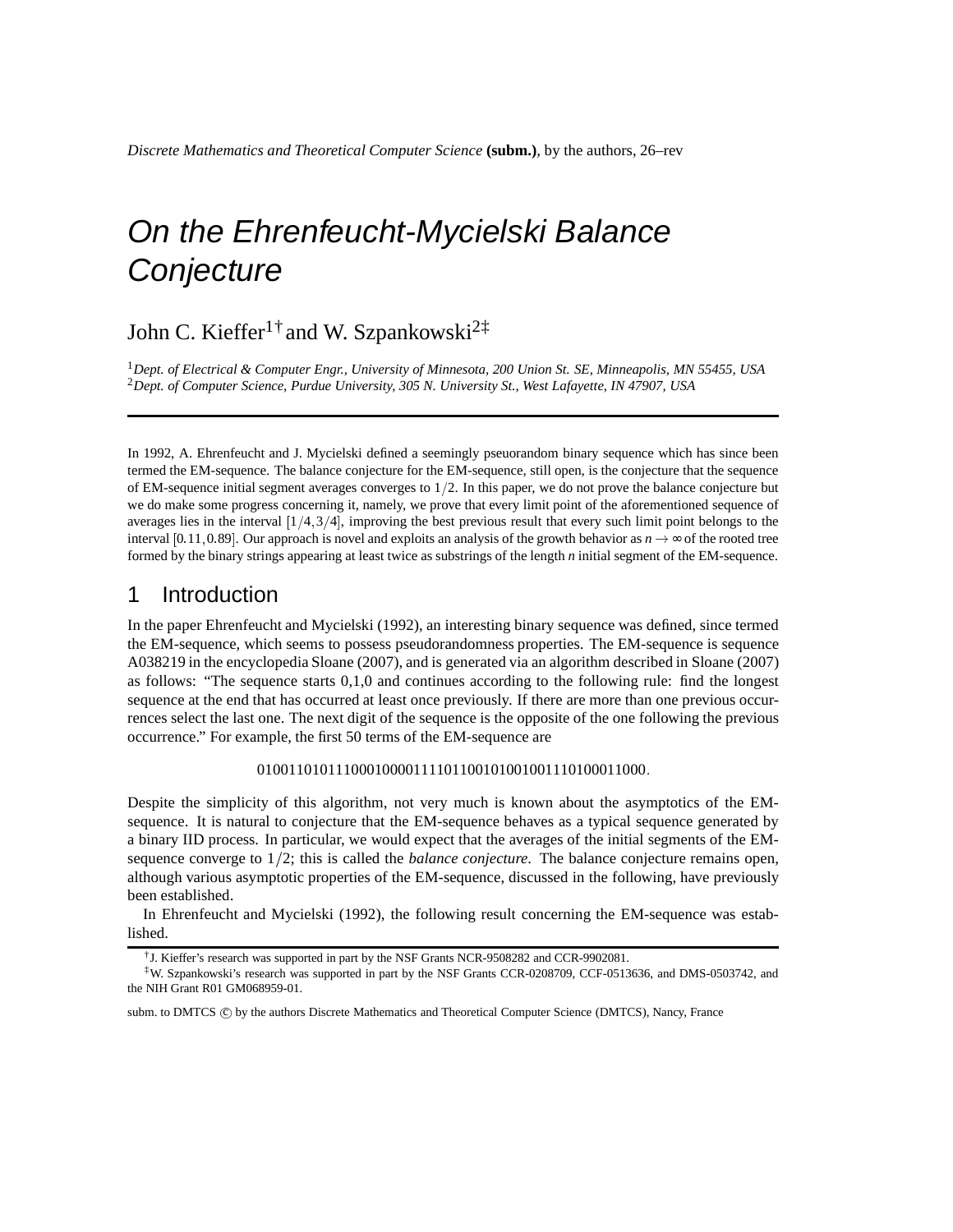**Proposition 1.** *Every binary string of finite length appears infinitely many times as a substring of the EM-sequence.*

This suggestive result motivated subsequent authors to try to prove the balance conjecture. In order to describe these efforts, let  $\{x_i : i = 1, 2, 3, \dots\}$  denote the EM-sequence, let  $x_i^j$  denote the segment  $(x_i, x_{i+1}, \dots, x_j)$ , and let  $N_n(0)$   $(N_n(1))$  be the number of zeroes (ones) in the initial segment  $x_1^n$ . The balance conjecture is equivalent to the statement

$$
|N_n(0) - N_n(1)| = o(n).
$$

A weaker result than the balance conjecture would be to show that

$$
|N_n(0) - N_n(1)| \le \beta n + o(n)
$$
 (1)

for a specific real number β in the interval  $[0, 1]$ .<sup>§</sup> The papers by McConnell (1996) and Sutner (2003) have established such a result. For each real number *t* in the interval  $(0, 1]$ , let  $\alpha(t)$  be the unique real number  $u \in (0, 1/2]$  such that

$$
-u\log_2(u) - (1-u)\log_2(1-u) = t.
$$

In the paper McConnell (1996), it was proved that statement (1) holds for

$$
\beta = 1 - 2\alpha(1/7) \approx 0.96
$$

This result was subsequently improved in the paper Sutner (2003), where it was established that statement (1) holds for

$$
\beta = 1 - 2\alpha(1/2) \approx 0.78.
$$

In the present paper, we obtain an improvement, encapsulated in this our main result.

**Theorem 1.**  $|N_n(0) - N_n(1)| \le n/2 + o(n)$ .

**Remark.** Theorem 1 is equivalent to saying that any limit point of  $\{N_n(1)/n\}$  belongs to the interval  $[1/4, 3/4]$ . The best previous result of which we are aware (Sutner (2003)) states that every such limit point belongs to the interval  $[\alpha(1/2), 1 - \alpha(1/2)]$ ; if we round to two decimal places, this best previous result tells us that every limit point of  $\{N_n(1)/n\}$  belongs to the interval [0.11, 0.89].

For any positive integer *n*, consider the rooted tree formed by the binary strings which appear as least twice as substrings of  $x_1^n$ . We obtain Theorem 1 via an analysis of the structure of this "recurrence" tree. This approach has not been used in previous work on the EM-sequence. It would be of interest to know whether this approach can lead to still further results about the EM-sequence in the future.

**Notation and Terminology.** We list the notation and terminology that will remain in force throughout the paper.

•  $\{0,1\}^+$  denotes the set of all binary strings of finite nonzero length,  $\lambda$  denotes the empty string, and  $\{0,1\}^*$  denotes the set of strings  $\{0,1\}^+\cup\{\lambda\}$ . A string in  $\{0,1\}^+$  is denoted in coordinate

<sup>§</sup> This is equivalent to saying that every limit point of the sequence  $\{N_n(1)/n : n \ge 1\}$  belongs to the interval  $[(1 - \beta)/2, (1 + \beta)/2]$ .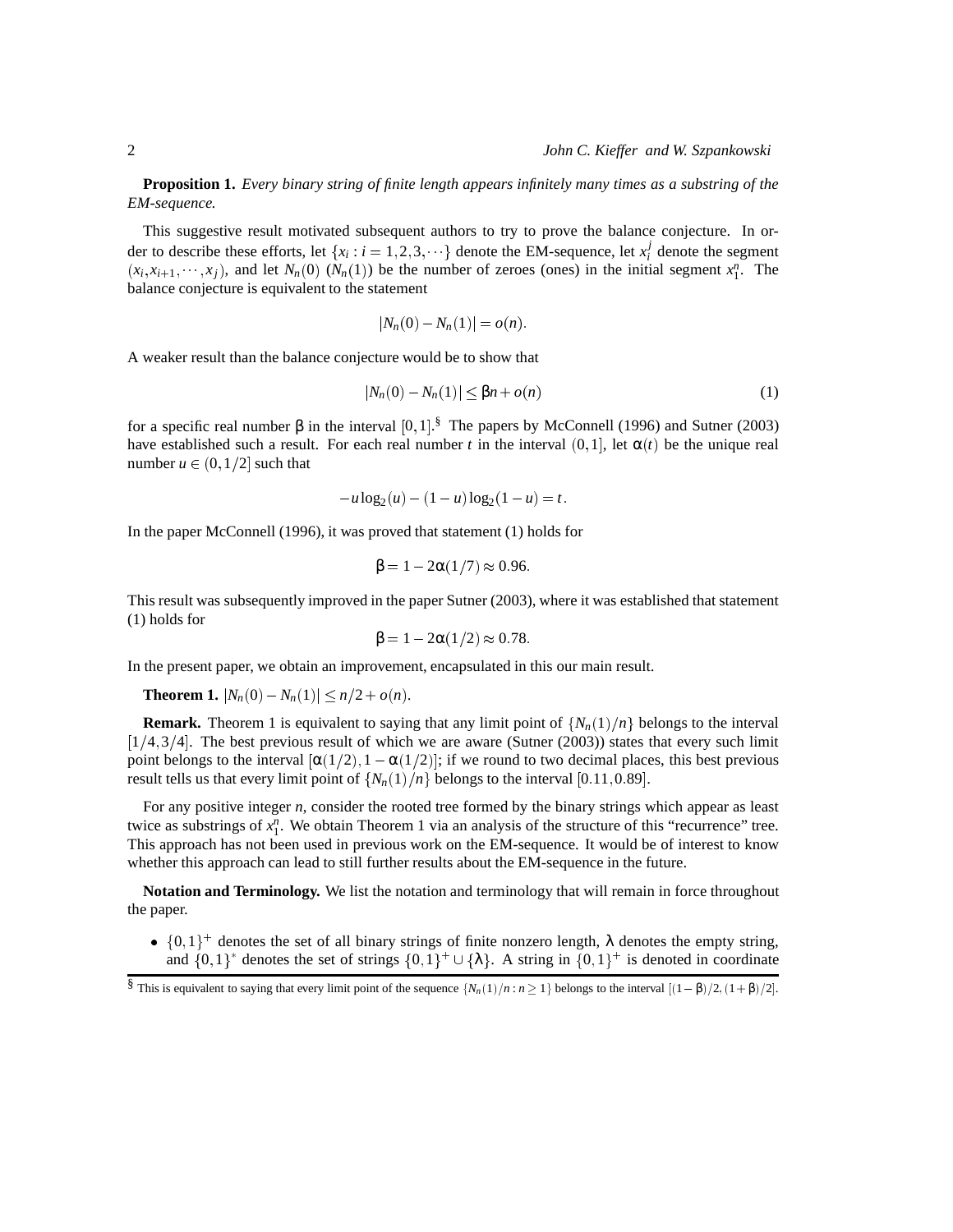*New E-M Sequence Asymptotics* 3

form as  $b_1b_2 \cdots b_j$ , where  $b_1, b_2, \cdots, b_j$  belong to  $\{0, 1\}$  and *j* is the length of the string. If  $B =$  $b_1b_2, \cdots b_j$  and  $C = c_1c_2 \cdots c_k$  are two strings in  $\{0,1\}^+$  expressed in coordinate form, then *BC*, the concatenation of string *B* with string *C*, is the string in  $\{0,1\}^+$  expressed in coordinate form as  $b_1b_2, \dots, b_ic_1c_2 \dots c_k$ . We make the obvious extension to the concatenation of more than two strings.

- |*b*| denotes the length of string  $b \in \{0, 1\}^*$ .
- If  $a \in \{0, 1\}$ , then  $\bar{a}$  is  $1 a$ , the complement of  $a$ .
- card(*S*) or  $|S|$  denotes the cardinality of set *S*.
- If *T* is a tree,  $|T|$  denotes the number of vertices.

#### 2 Recurrent Substrings and Recurrence Trees

In this section, we introduce the concept of *recurrent substrings* of the EM-sequence and the concept of *recurrence trees*formed from the recurrent substrings. The concepts of recurrent substrings and recurrence trees are needed for proving Theorem 1.

**Definitions.** For each positive integer *n*, we define  $R_n$  to be the set consisting of those strings in  $\{0, 1\}^*$  which occur at least twice as substrings of the initial segment  $x_1^n$  of the EM-sequence. We call the elements of  $R_n$  the *recurrent substrings of*  $x_1^n$ . The *recurrence tree*  $\hat{T}_n$  is the directed labelled graph specified as follows:

- The vertices of  $T_n$  are the elements of  $R_n$ .
- The edges of  $T_n$  are the pairs  $(aw, w)$  in which  $w \in R_n$ ,  $a \in \{0, 1\}$ , and  $aw \in R_n$ . *aw* is called the initial vertex of edge  $(aw, w)$  and *w* is called the final vertex of edge  $(aw, w)$ .
- The direction along edge  $(aw, w)$  is taken to be  $aw \rightarrow w$ .
- Each edge  $(aw, w)$  carries the label  $a$ .

The children of vertex *w* of  $T_n$  are those members (if any) of the set  $\{0w, 1w\}$  which belong to  $R_n$ . Each vertex of  $T_n$  which has no children is called a *leaf* of  $T_n$ . The vertex  $\lambda$  is called the *root* of  $T_n$ . A path in  $T_n$ is a finite nonempty sequence of edges  $(e_1, e_2, \dots, e_k)$  in which, for each *i* satisfying  $1 \le i \le k-1$ , the final vertex of edge  $e_i$  coincides with the initial vertex of edge  $e_{i+1}$ ; *k* is called the length of path  $(e_1, e_2, \dots, e_k)$ . The paths of length one in  $T_n$  are the edges of  $T_n$ . Given any vertex  $\nu$  of  $T_n$  which is not the root, there is a unique path  $(e_1, e_2, \dots, e_k)$  in  $T_n$  such that  $e_1$  has initial vertex  $\nu$  and  $e_k$  has final vertex  $\lambda$ . Thus, if the recurrence tree  $T_n$  has *j* leaf vertices, there are *j* unique leaf-to-root paths in  $T_n$ . The *binary address* of a path  $(e_1, e_2, \dots, e_k)$  is defined to be the sequence of edge labels along the path. The set consisting of all the binary addresses of paths in  $T_n$  is precisely  $R_n$ .

*Example 1.* From the fact that

$$
x_1^{16} = 0100110101110001,
$$

one sees that

*R*<sup>16</sup> <sup>=</sup> <sup>f</sup>λ; 0; 01; 1; 10; 010; 101; 011; 11; 110; 100; 00; 001g: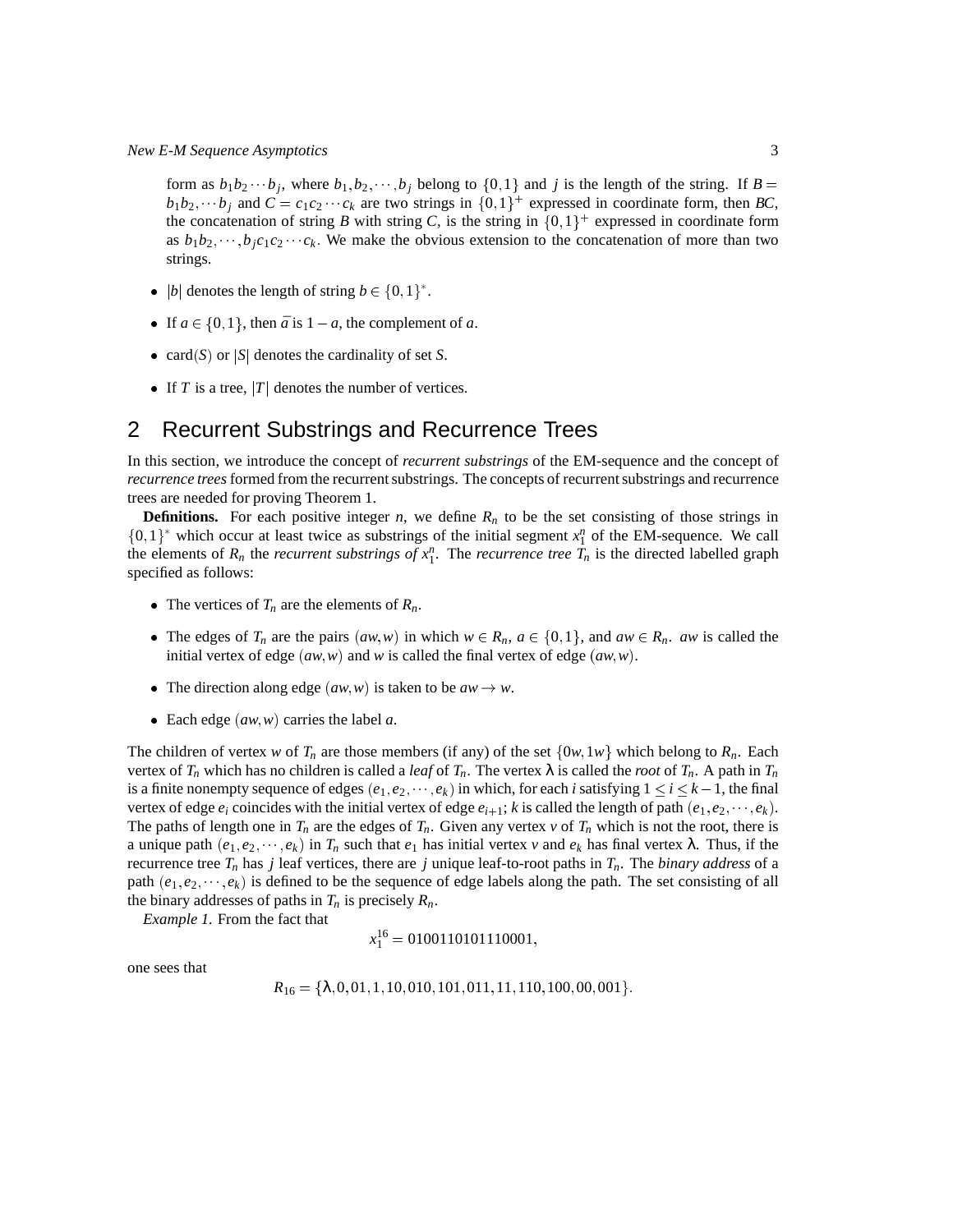Since  $R_{16}$  consists of 13 strings, the recurrence tree  $T_{16}$  will therefore consist of 13 vertices. Fig. 1 gives us a pictorial representation of *T*16. Our convention in Fig. 1 is that the root is to the right and one follows paths from left to right. Therefore, the address of a path goes from left to right, conforming to the appearance of that address as a recurrent substring of  $x_1^{16}$ . The reader can check that the addresses of the 13 vertex-to-root paths in Fig. 1 comprise the elements of the set  $R_{16}$  above.



**Fig. 1:** The Tree  $T_{16}$ .

The sets  $\{R_n : n \geq 1\}$  have various useful properties. We point out some of these properties which are easy to deduce. First of all, each set  $R_n$  is nonempty because it contains the empty string  $\lambda$ . We also have the obvious property

$$
R_n\subset R_{n+1},\ \ n\geq 1.
$$

By Proposition 1, we can deduce the property

$$
\bigcup_{n=1}^{\infty} R_n = \{0,1\}^*.
$$

**Good strings.** We define a string  $B \in \{0, 1\}^+$  to be *good* if its first two appearances in the EM-sequence are preceded by 0,1 or 1,0, respectively. If  $B \in \{0,1\}^+$  is an initial segment of the EM-sequence, then *B* fails to be good (because the first appearance of *B* in the EM-sequence is preceded by the empty string). But there are also strings *B* which fail to be good which are not initial segments of the EM-sequence. For example, 1 is not good: it makes its first and second appearances in the initial segment 01001, but is preceded by 0 each time instead of being preceded by complementary bits.

We state the following result useful for proving Theorem 1, proved in Kieffer and Szpankowski (2007), the extended version of the present summary.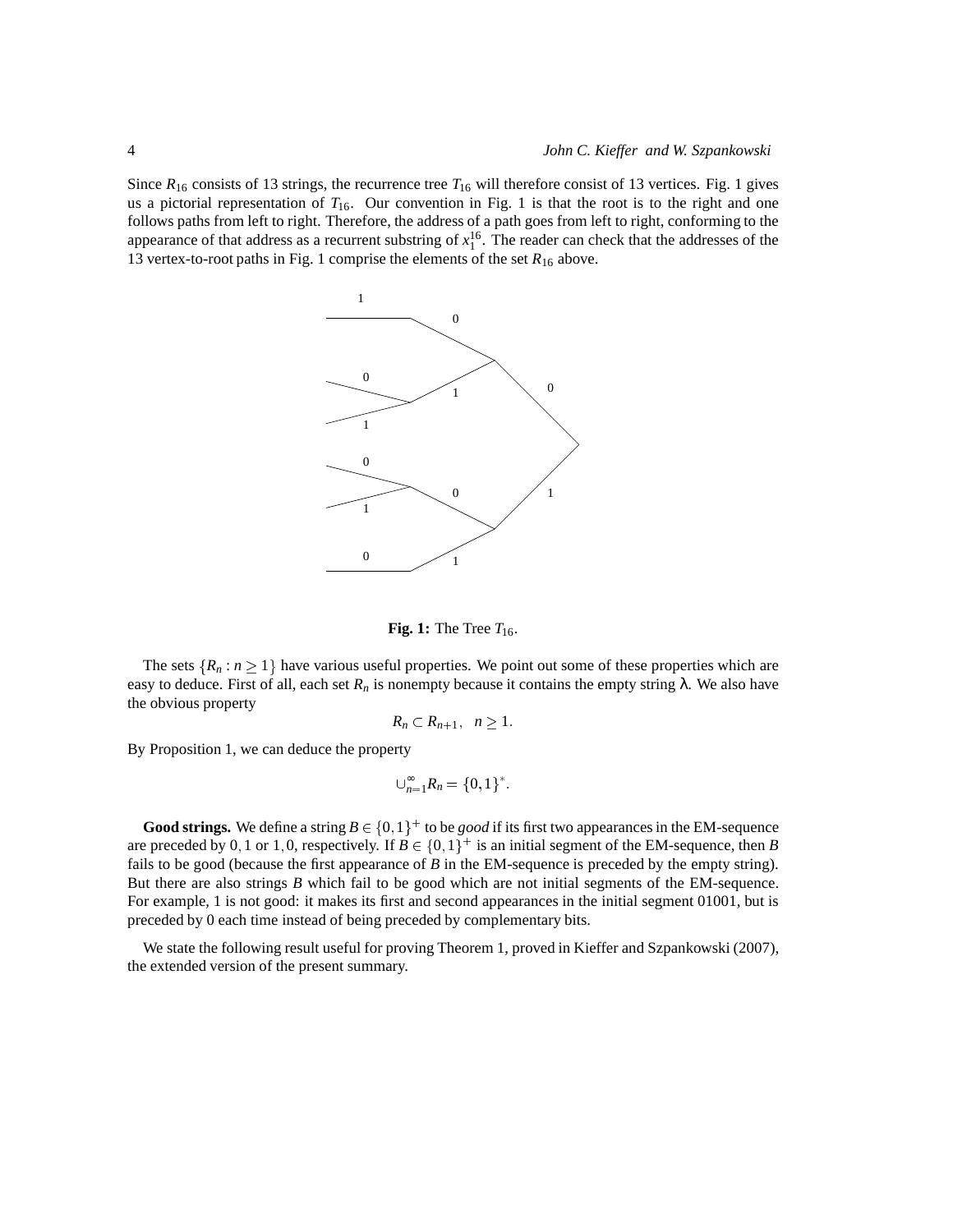**Proposition 2.** *The sets*  ${R_n}$  *obey the following asymptotic properties:* 

- $card(R_n) = n + o(n)$ .
- card( $\{b \in R_n : 0 \text{ is rightmost bit of } b\}$ ) =  $N_n(0) + o(n)$ .
- card( $\{b \in R_n : 1 \text{ is rightmost bit of } b\}$ ) =  $N_n(1) + o(n)$ .
- card( $\{b \in R_n : b \text{ is not good}\}$ ) =  $o(n)$ *.*

**Definitions.** We define  $T_n(0)$  and  $T_n(1)$  to be the subtrees of  $T_n$  which taken together give the tree  $T_n$  as indicated in Fig. 2. Define edge  $e = (aw, w)$  of  $T<sub>n</sub>$  to be *good* if and only if the string *w* is good. Suppose  $e = (aw, w)$  is an edge of  $T_n$ , and let  $(e_1, e_2, \dots, e_k)$  be the path starting with edge  $e_1 = e$  and ending at the root of  $T_n$ . Then *w* is the binary address of path  $(e_2, \dots, e_k)$ . One concludes that *e* is good if and only if the address of the path which starts at the final vertex of *e* and ends at the root is good.



**Fig. 2:** Decomposition of  $T_n$  into subtrees  $T_n(0)$  and  $T_n(1)$ .

**Proposition 3.** *The recurrence tree T<sup>n</sup> has the following properties:*

- $T_n$  *has*  $n + o(n)$  *vertices.*
- $T_n(0)$  *has*  $N_n(0) + o(n)$  *vertices.*
- $T_n(1)$  *has*  $N_n(1) + o(n)$  *vertices.*
- The cardinality of the set of edges of  $T_n$  which are not good is  $o(n)$ *.*

The proof of this result is omitted because it follows straightforwardly from Proposition 2.

**Definitions.** A subtree  $\tilde{T}$  of rooted tree T shall be called a *principal subtree* of T if  $\tilde{T}$  is a rooted tree whose root coincides with the root of *T*. Fig. 3 indicates the principal subtree of  $T<sub>n</sub>$  in which the subtree  $T_n^*$  (appearing in two places as indicated) is uniquely specified by requiring that  $|T_n^*|$  be maximized. We call this principal subtree of  $T_n$  the *principal symmetric subtree* of  $T_n$ .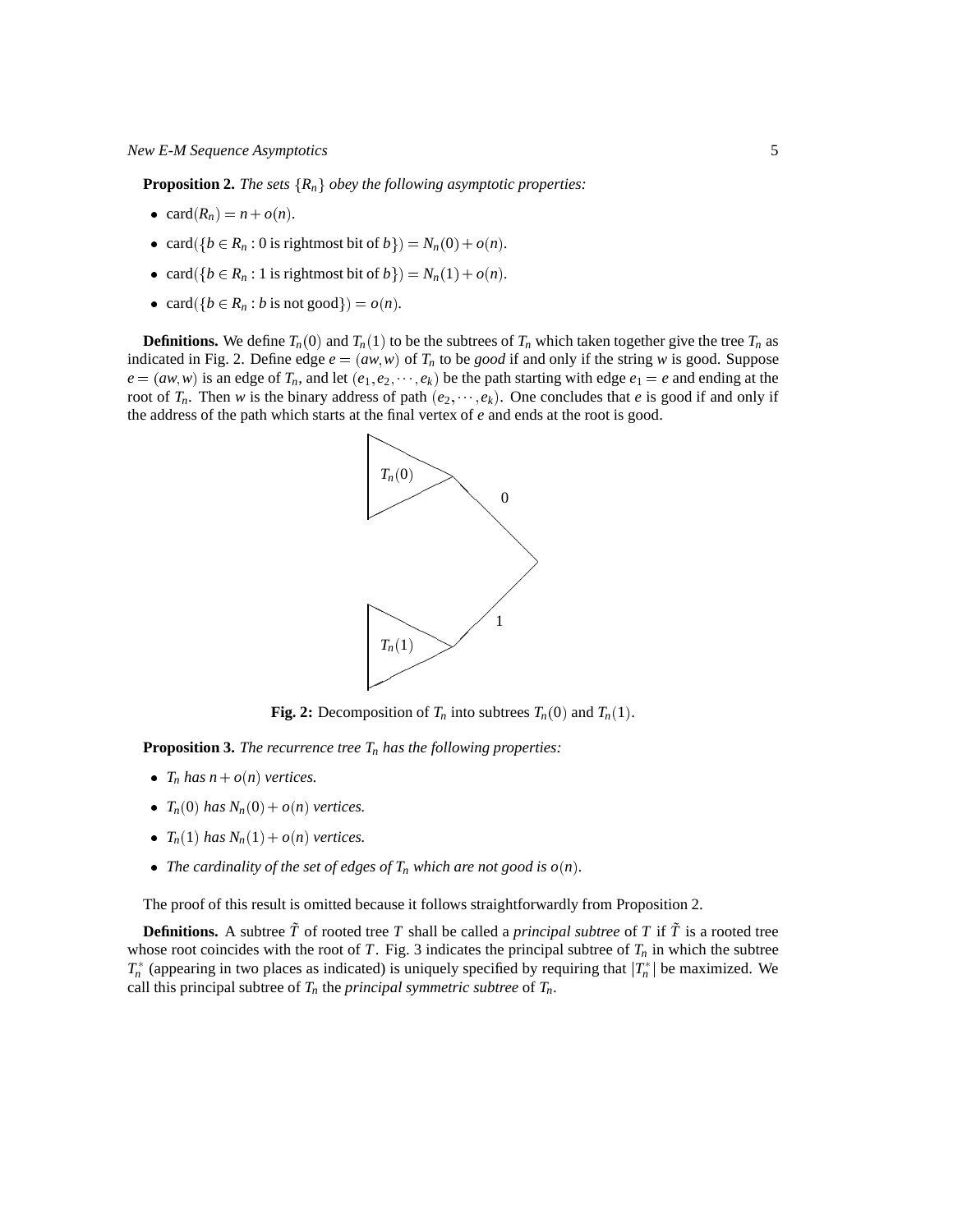

**Fig. 3:** Principal symmetric subtree of *Tn*.

We can specify the principal symmetric subtree of  $T_n$  and the tree  $T_n^*$  without referring to a figure: Let  $R_n^*$ be the set of all  $b \in \{0,1\}^*$  such that both *b*0 and *b*1 belong to  $R_n$ ; then  $T_n^*$  is the tree generated by  $R_n^*$  and the principal symmetric subtree of  $T_n$  is the tree generated by  $R_n^*0 \cup R_n^*1$ .

*Example 2.* Fig. 4 gives the tree  $T_{16}^*$ , easily extracted from the tree  $T_{16}$  in Fig. 1.





Let  $V_n$  be the set of all leaves of  $T_n$  which do not belong to the principal symmetric subtree of  $T_n$ . For each  $v \in V_n$ , let  $\pi(v)$  be the unique path in  $T_n$  which starts at v and ends at the first vertex of the principal symmetric subtree of  $T<sub>n</sub>$  which is encountered. Suppose we remove the principal symmetric subtree of  $T<sub>n</sub>$ from  $T_n$ . Then what remains is a forest of trees, which is the union of the paths  $\pi(v)$  for  $v \in V_n$ .

The following auxiliary result is easy to prove.

**Lemma 1.** *For each n, no two paths in*  $\{\pi(v): v \in V_n\}$  *have an edge in common.* 

*Proof.* Let  $v_0, v_1$  be distinct vertices in  $V_n$ . Assume that  $\pi(v_0)$  and  $\pi(v_1)$  have an edge in common. The proof will be complete once we show that this assumption leads to a contradiction. Let  $e_0$  be the last edge along path  $\pi(v_0)$  which does not belong to path  $\pi(v_1)$ , and let  $e_1$  be the last edge along path  $\pi(v_1)$  which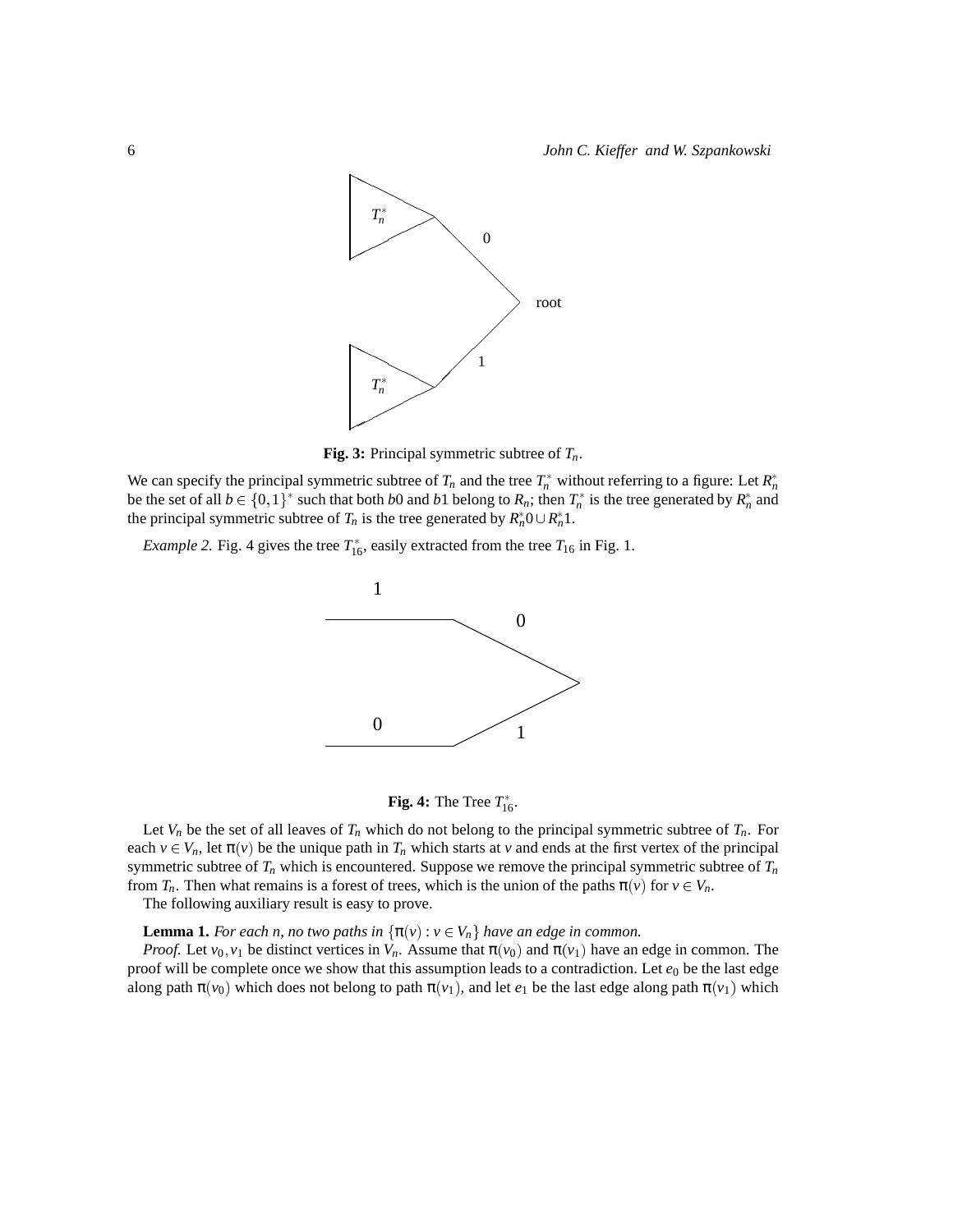does not belong to path  $\pi(v_0)$ . Then the remainder of path  $\pi(v_0)$  after edge  $e_0$  (which is a nonempty path) coincides with the remainder of path  $\pi(v_1)$  after edge  $e_1$ .  $e_0$ ,  $e_1$  are thus "sibling edges" terminating at the same vertex, and their binary labels must therefore be distinct; relabelling  $v_0$ ,  $v_1$  if necessary, we may assume that  $e_0$  carries label 0 and  $e_1$  carries label 1. Let  $\pi$  be the path in  $T_n$  and let *e* be the edge in  $T_n$ such that  $(e_1, \pi, e)$  and  $(e_2, \pi, e)$  are the paths starting at  $e_1, e_2$ , respectively, and going back to the root of *T<sub>n</sub>*. Let  $a \in \{0,1\}$  be the label of *e* and let  $b \in \{0,1\}^+$  be the address of  $\pi$ . The path  $\pi$  is not a path in the principal symmetric subtree of  $T_n$ , since the first edge of  $\pi$  belongs to both paths  $\pi(v_0)$ ,  $\pi(v_1)$  and these two paths contain no edges in the principal symmetric subtree of  $T_n$ . Therefore, *b* does not belong to  $R_n^*$ . Since *ba* belongs to  $R_n$ , we conclude that  $b\bar{a}$  does not belong to  $R_n$ . Each of the strings 0*ba*, 1*ba* belongs to  $R_n$  and therefore each of these strings appears at least twice in  $x_1^n$ . It follows that 0*b* appears at least twice in  $x_1^{n-1}$ , and so does 1*b*. The first two appearances of 0*b* in  $x_1^{n-1}$  are followed by *c*,  $\bar{c}$ , respectively, where  $c \in \{0, 1\}$ . The first two appearances of 1*b* in  $x_1^{n-1}$  are followed by  $d, \overline{d}$ , respectively, where  $d \in \{0, 1\}$ . Consequently, all of the following strings appear in  $x_1^n$ :  $0bc, 0b\bar{c}$ ,  $1bd, 1b\bar{d}$ . It follows that  $b\bar{a}$  appears at least twice in  $x_1^n$ , a contradiction.

#### **Definition.** We call the paths belonging to  $\{\pi(v): v \in V_n\}$  *spaghetti strands* (of the tree  $T_n$ ).

Exploiting Lemma 1, we now have a decomposition of  $T<sub>n</sub>$  as the principal symmetric subtree of  $T<sub>n</sub>$ with spaghetti strands adjoined to it, as conceptualized in Fig. 5. There may not be any spaghetti strands, in which case  $|T_n(0)| = |T_n(1)|$ ; if this happens for infinitely many *n* one could conclude that  $1/2$  is a limit point of the sequence  $\{N_n(1)/n\}$ . Our approach to proving Theorem 1 in the next section involves showing that only a limited portion of recurrence tree  $T_n$  can be occupied by spaghetti strands as  $n \to \infty$ .



**Fig. 5:** Decomposition of *T<sup>n</sup>* showing the spaghetti strands.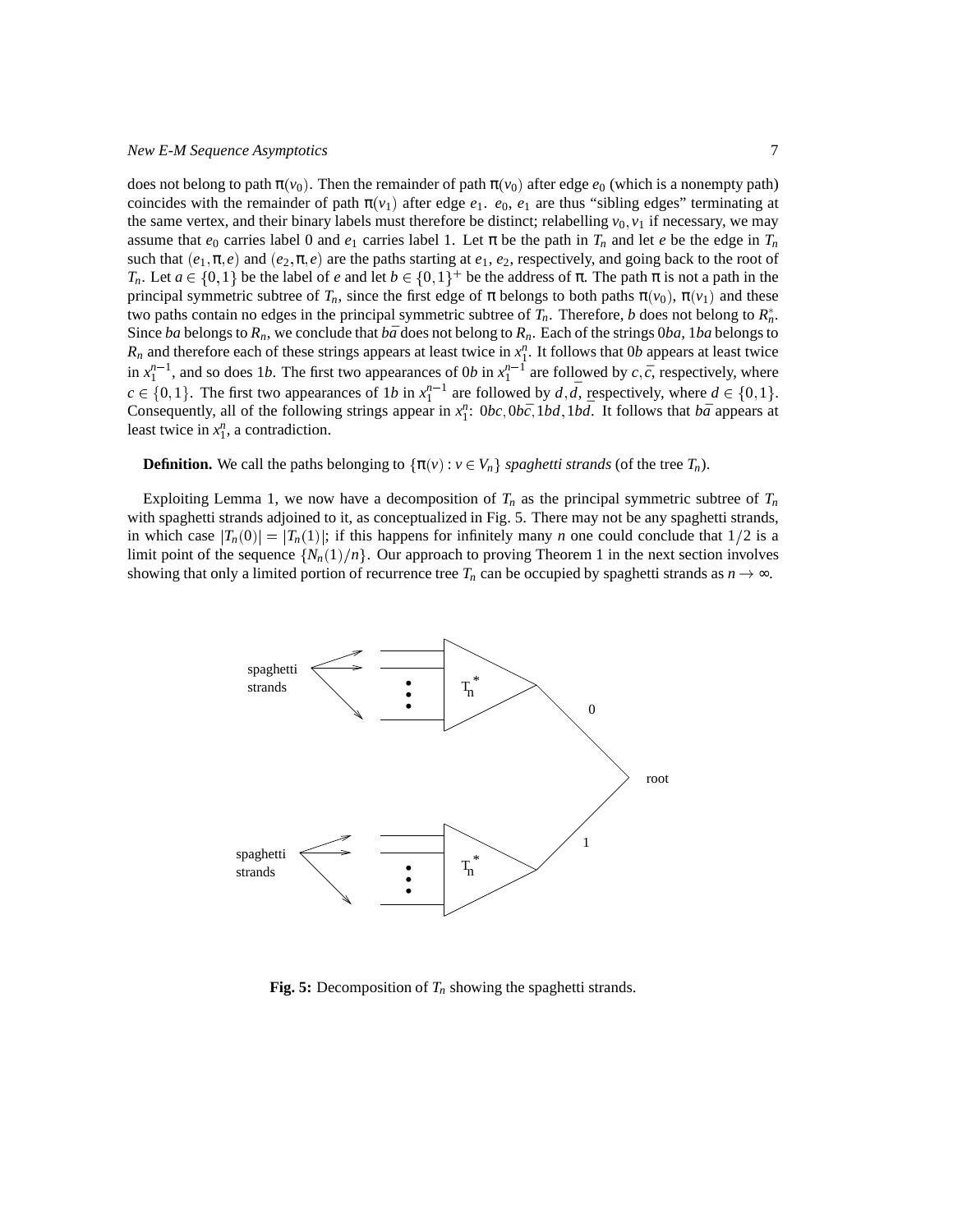*Example 3.* Examining Fig. 1, we see by inspection that  $T_{16}$  has exactly two spaghetti strands, each consisting of one edge:

 $110 \to 10$ ,  $001 \to 01$ .

### 3 Proof of Theorem 1

The following two results provide the machinery needed to prove Theorem 1.

**Proposition 4.** Let  $B \in \{0,1\}^+$  be a good string. Let  $a < b < c < d < e$  be the positive integers at *which the first five appearances of B in the EM-sequence*  $\{x_i : i \geq 1\}$  *end. Let u,v be the strings* 

$$
u = x_{a+1}x_{b+1}x_{c+1}x_{d+1}x_{e+1},
$$
  

$$
v = x_{a+2}x_{b+2}x_{c+2}x_{d+2}x_{e+2}.
$$

*Then at least one of the following statements must be true:*

- **(a):** *u is a permutation of* 00011 *or* 11100*.*
- **(b):** *v is a permutation of* 00011 *or* 11100*.*

**Proposition 5.** *For each n, the set of all edges of T<sup>n</sup> which belong to spaghetti strands may be partitioned into two subsets*  $E_n(1), E_n(2)$  *satisfying the following properties:* 

- For each n,  $E_n(1)$  *contains at most 2 edges from each spaghetti strand of*  $T_n$ *.*
- $|E_n(2)| = o(n)$ .

*Example 4.* If we look at the first five appearances of 11000 in the EM-sequence, together with the following bit, we obtain:

$$
x_{11}^{16} = 110001
$$
  
\n
$$
x_{46}^{51} = 110000
$$
  
\n
$$
x_{80}^{85} = 110001
$$
  
\n
$$
x_{114}^{119} = 110001
$$
  
\n
$$
x_{128}^{128} = 110000
$$

Note that the first and third appearances of 11000 are followed by 1, whereas the second and fifth appearances are followed by 0. Thus, property(a) of Proposition 4 holds for the string  $B = 11000$ .

The proofs of Propositions 4-5 are given in the paper Kieffer and Szpankowski (2007), the extended version of the present summary. We remark that in our development in Kieffer and Szpankowski (2007), we obtain Proposition 5 as a consequence of Proposition 4.

We now embark upon the proof of Theorem 1. Let  $t_n = |T_n^*|$ . Let  $k_0(n)$  be the total number of spaghetti strands of  $T_n$  whose paths, continued back to the root, end in the edge  $(0, \lambda)$ , and let  $j_0(n)$  be the total number of edges in these  $k_0(n)$  spaghetti strands. Let  $k_1(n)$  be the total number of spaghetti strands of  $T_n$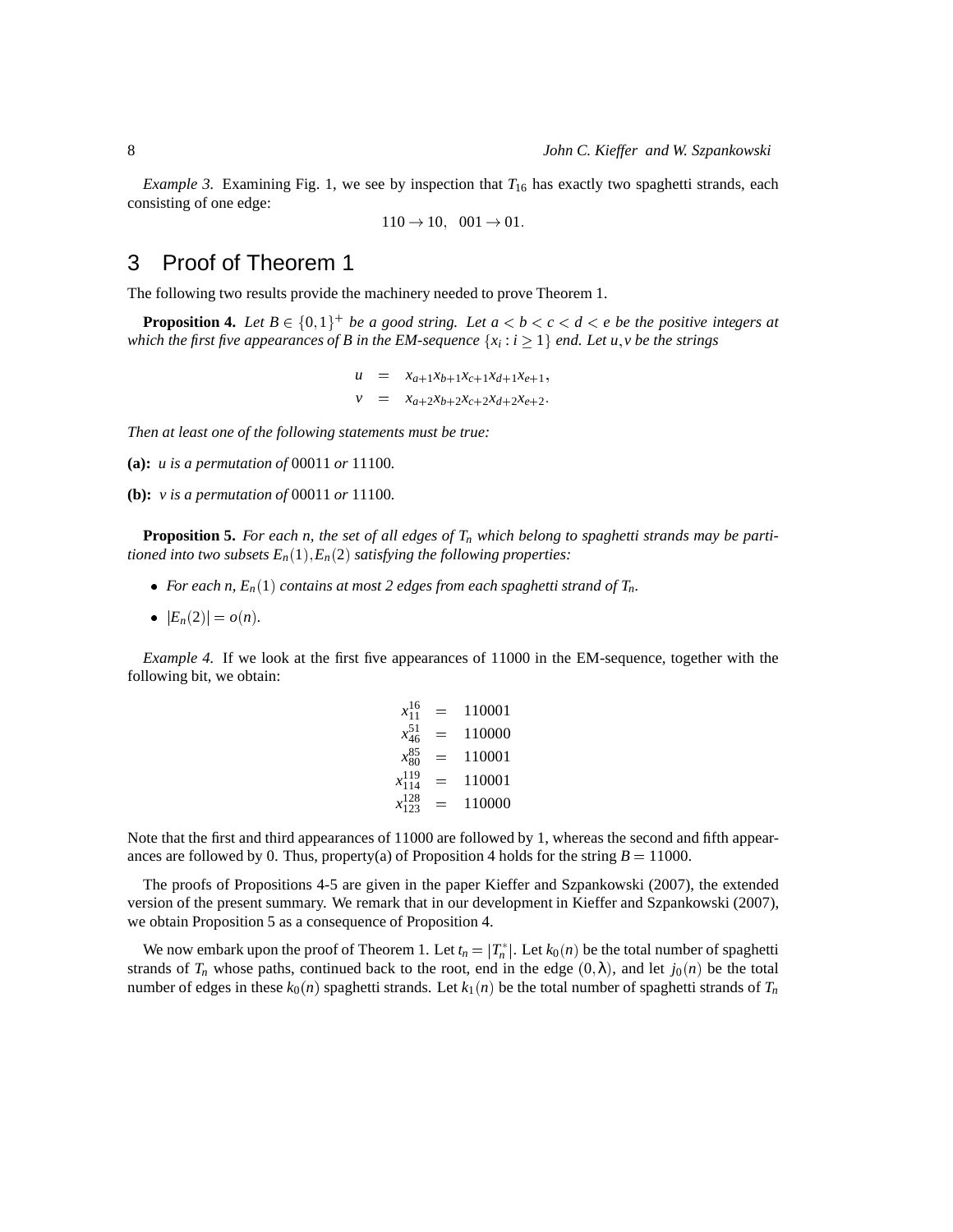whose paths, continued back to the root, end in the edge  $(1, \lambda)$ , and let  $j_1(n)$  be the total number of edges in these  $k_1(n)$  spaghetti strands. Then

$$
|T_n(0)| = t_n + j_0(n)
$$
  
\n
$$
|T_n(1)| = t_n + j_1(n)
$$
  
\n
$$
|T_n(0)| + |T_n(1)| = 2t_n + j_0(n) + j_1(n)
$$

Let  $L(T_n^*)$  be the number of leaf vertices of  $T_n^*$  and let  $U(T_n^*)$  be the number unary vertices of  $T_n^*$ . Then

$$
t_n=2L(T_n^*)+U(T_n^*)-1.
$$

Since each spaghetti strand terminates at either a leaf vertex or unary vertex of  $T_n^*$ , we have

$$
\max(k_0(n), k_1(n)) \le 2L(T_n^*) + U(T_n^*) = t_n + 1.
$$

By Proposition 5, we have

$$
j_0(n) \leq 2k_0(n) + o(n)
$$
  

$$
j_1(n) \leq 2k_1(n) + o(n)
$$

Therefore,

$$
\max(j_0(n), j_1(n)) \le 2t_n + o(n). \tag{2}
$$

We will argue that

$$
\limsup_{n \to \infty} n^{-1} N_n(0) \le 3/4. \tag{3}
$$

A similar argument will give

$$
\limsup_{n \to \infty} n^{-1} N_n(1) \le 3/4. \tag{4}
$$

Together, (3) and (4) yield Theorem 1. Since by Proposition 3 we have

$$
|T_n(0)| + |T_n(1)| = n + o(n)
$$

and

$$
|T_n(0)| = N_n(0) + o(n),
$$

it follows that

$$
\limsup_{n\to\infty}n^{-1}N_n(0)=\limsup_{n\to\infty}\left[\frac{|T_n(0)|}{|T_n(0)|+|T_n(1)|}\right].
$$

Thus, to establish (3), we can prove that

$$
\limsup_{n \to \infty} \left[ \frac{|T_n(0)|}{|T_n(0)| + |T_n(1)|} \right] \le 3/4. \tag{5}
$$

By (2), we may pick a sequence of positive numbers  $\{\varepsilon_n\}$  tending to zero such that

$$
j_n(0) \leq 2t_n + n\epsilon_n, \ \ n=1,2,\cdots.
$$